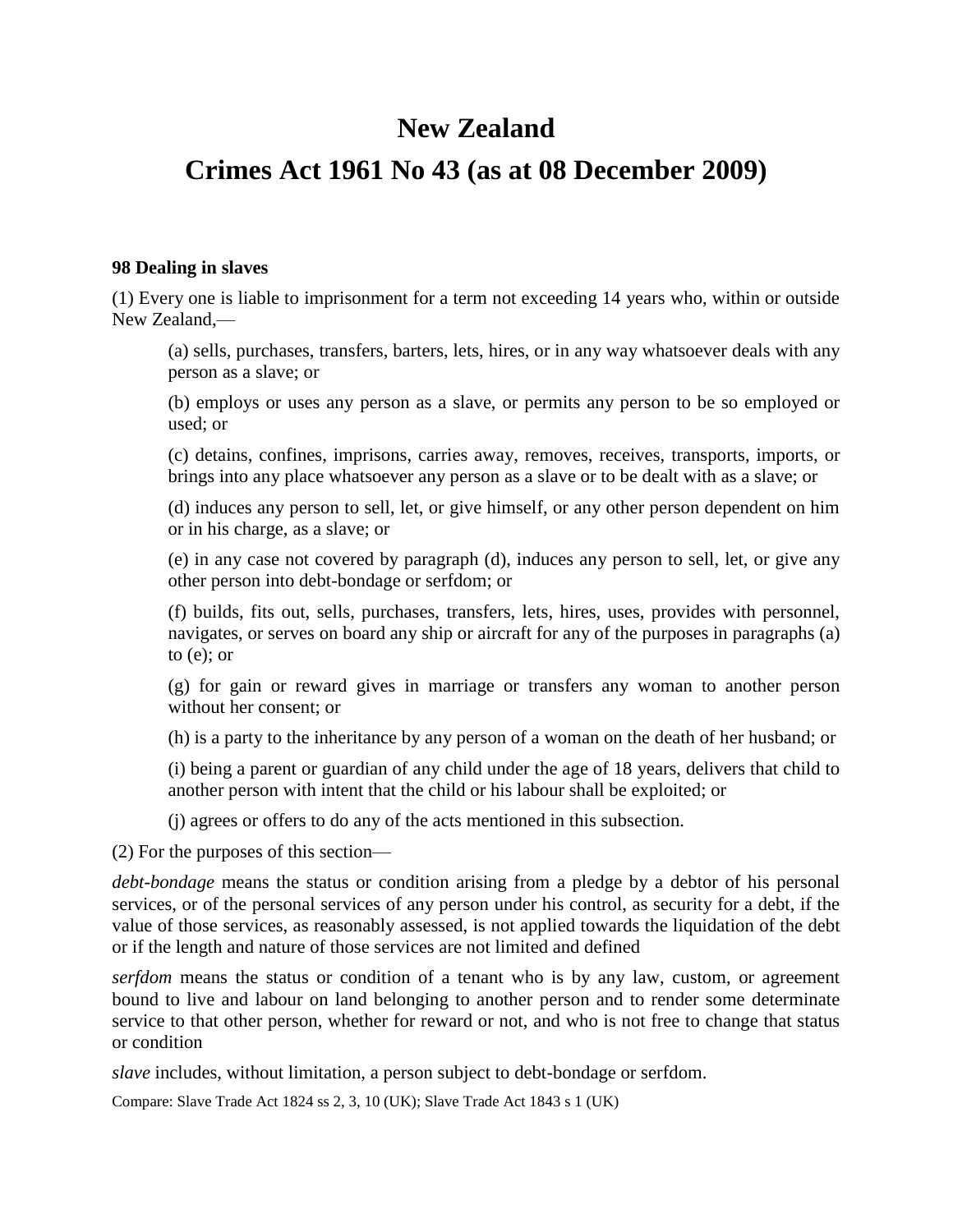Section  $98(1)(e)$ : substituted, on 4 April 2001, by section  $3(1)$  of the Crimes Amendment Act 2001 (2001 No 9). Section 98(1)(f): substituted, on 4 April 2001, by [section 3\(1\)](http://www.legislation.govt.nz/act/public/1961/0043/latest/link.aspx?id=DLM88528#DLM88528) of the Crimes Amendment Act 2001 (2001 No 9). Section 98(2) **slave**: added, on 4 April 2001, by [section 3\(2\)](http://www.legislation.govt.nz/act/public/1961/0043/latest/link.aspx?id=DLM88528#DLM88528) of the Crimes Amendment Act 2001 (2001 No 9).

## **98 AA Dealing in people under 18 for sexual exploitation, removal of body parts, or engagement in forced labour**

(1) Every one is liable to imprisonment for a term not exceeding 14 years who—

(a) sells, buys, transfers, barters, rents, hires, or in any other way enters into a dealing involving a person under the age of 18 years for the purpose of—

(i) the sexual exploitation of the person; or

(ii) the removal of body parts from the person; or

(iii) the engagement of the person in forced labour; or

(b) engages a person under the age of 18 years in forced labour; or

(c) permits a person under the age of 18 years to be engaged in forced labour; or

(d) detains, confines, imprisons, or carries away a person under the age of 18 years for the purpose of—

(i) the sexual exploitation of the person; or

(ii) the removal of body parts from the person; or

(iii) the engagement of the person in forced labour; or

(e) removes, receives, transports, imports, or brings into any place a person under the age of 18 years for the purpose of—

(i) the sexual exploitation of the person; or

(ii) the removal of body parts from the person for a material benefit; or

(iii) the engagement of the person in forced labour; or

(f) induces a person under the age of 18 years to sell, rent, or give himself or herself for the purpose of—

- (i) the sexual exploitation of the person; or
- (ii) the removal of body parts from the person for a material benefit; or
- (iii) the engagement of the person in forced labour; or

(g) induces a person to sell, rent, or give another person (being a person who is under the age of 18 years and who is dependent on him or her or in his or her charge) for the purpose of—

(i) the sexual exploitation of the other person; or

(ii) the removal of body parts from the other person; or

(iii) the engagement of the other person in forced labour; or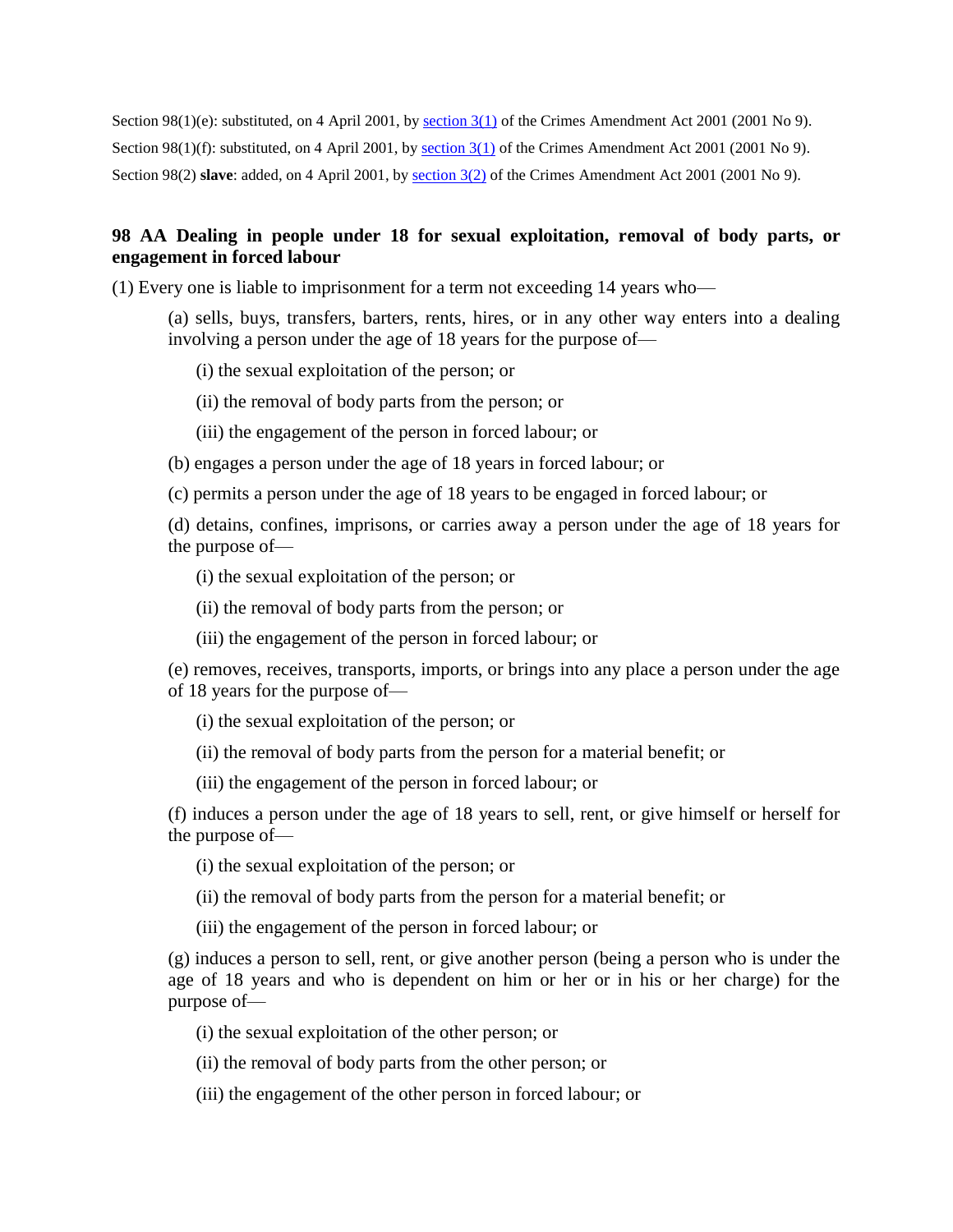(h) builds, fits out, sells, buys, transfers, rents, hires, uses, provides with personnel, navigates, or serves on board a ship, aircraft, or other vehicle for the purpose of doing an act stated in any of paragraphs (a) to (g); or

(i) agrees or offers to do an act stated in any of paragraphs (a) to (h).

(2) It is a defence to a charge under this section if the person charged proves that he or she believed on reasonable grounds that the person under the age of 18 years concerned was of or over the age of 18 years.

(3) For the purposes of subsection (1), *sexual exploitation*, in relation to a person, includes the following acts:

(a) the taking by any means, or transmission by any means, of still or moving images of the person engaged in explicit sexual activities (whether real or simulated):

(b) the taking by any means or transmission by any means, for a material benefit, of still or moving images of the person's genitalia, anus, or breasts (not being an act described in subsection  $(4)$  or subsection  $(5)$ :

(c) the person's participation in a performance or display (not being an act described in subsection (4)) that—

(i) is undertaken for a material benefit; and

(ii) involves the exposure of the person's genitalia, anus, or breasts:

(d) the person's undertaking of an activity (for example, employment in a restaurant) that—

(i) is undertaken for a material benefit; and

(ii) involves the exposure of the person's genitalia, anus, or breasts.

(4) For the purposes of paragraphs (b) and (c) of subsection (3), *sexual exploitation*, in relation to a person, does not include the recording or transmission of an artistic or cultural performance or display honestly undertaken primarily for purposes other than the exposure of body parts for the sexual gratification of viewers.

(5) For the purposes of subsection (3)(b), *sexual exploitation*, in relation to a person, does not include the taking or transmission of images of the person's genitalia, anus, or breasts for the purpose of depicting a medical condition, or a surgical or medical technique, for the instruction or information of health professionals.

(6) For the purposes of subsection (3)(b), *sexual exploitation*, in relation to a person, does not include the taking or transmission of images of the person's genitalia, anus, or breasts if the images are honestly intended—

(a) to provide medical or health education; or

(b) to provide information relating to medical or health matters; or

(c) to advertise a product, instrument, or service intended to be used for medical or health purposes.

(7) The person under the age of 18 years in respect of whom an offence against this section was committed cannot be charged as a party to the offence.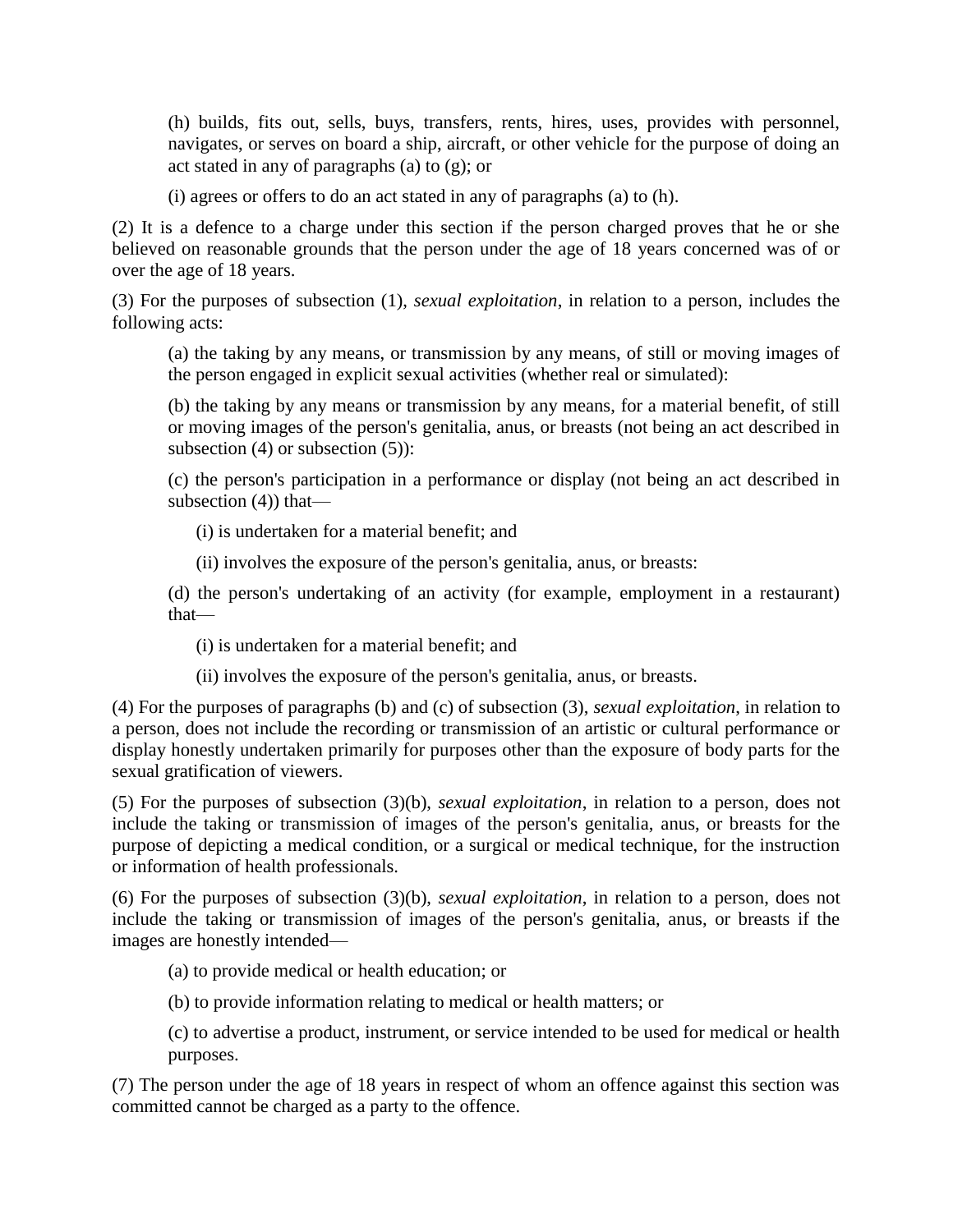(8) This section does not limit or affect the generality of [section 98.](http://www.legislation.govt.nz/act/public/1961/0043/latest/link.aspx?id=DLM328579#DLM328579)

Section 98AA: inserted, on 14 June 2006, by [section 6](http://www.legislation.govt.nz/act/public/1961/0043/latest/link.aspx?id=DLM346172#DLM346172) of the Crimes Amendment Act 2005 (2005 No 41).

#### **98 B Terms used in sections 98C to 98F**

In [sections 98C to 98F,](http://www.legislation.govt.nz/act/public/1961/0043/latest/link.aspx?id=DLM328720#DLM328720) unless the context otherwise requires, *act of coercion against the person* includes—

- (a) abducting the person:
- (b) using force in respect of the person:
- (c) harming the person:
- (d) threatening the person (expressly or by implication) with the use of force in respect of, or the harming of, the person or some other person

*act of deception* includes fraudulent action

*arranges for an unauthorised migrant to be brought to a State* includes—

- (a) organises or procures the bringing to a State:
- (b) recruits for bringing to a State:
- (c) carries to a State

*arranges for an unauthorised migrant to enter a State* includes—

- (a) organises or procures the entry into a State:
- (b) recruits for entry into a State:
- (c) carries into a State

*document* includes a thing that is or is intended to be—

(a) attached to a document; or

(b) stamped or otherwise signified on a document

*harming of a person* means causing harm of any kind to the person; and (in particular) includes—

- (a) causing physical, psychological, or financial harm to the person:
- (b) sexually mistreating the person:
- (c) causing harm to the person's reputation, status, or prospects

*unauthorised migrant*, in relation to a State, means a person who is neither a citizen of the State nor in possession of all the documents required by or under the law of the State for the person's lawful entry into the State.

Section 98B: inserted, on 18 June 2002, by [section 5](http://www.legislation.govt.nz/act/public/1961/0043/latest/link.aspx?id=DLM145431#DLM145431) of the Crimes Amendment Act 2002 (2002 No 20).

Section 98B **for a material benefit**: repealed, on 20 May 2005, by [section 3\(3\)](http://www.legislation.govt.nz/act/public/1961/0043/latest/link.aspx?id=DLM346161#DLM346161) of the Crimes Amendment Act 2005 (2005 No 41).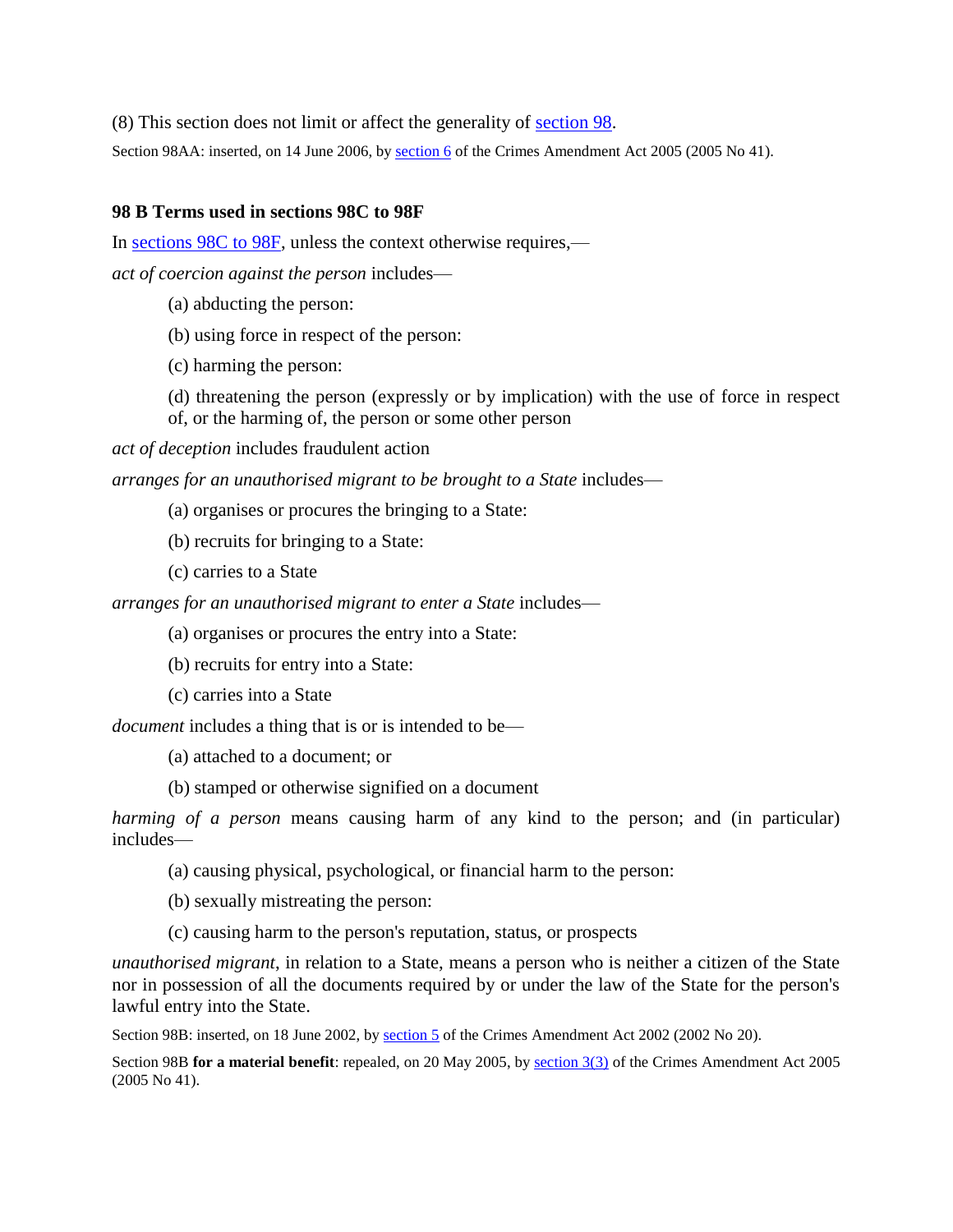#### **98 C Smuggling migrants**

(1) Every one is liable to the penalty stated in subsection (3) who arranges for an unauthorised migrant to enter New Zealand or any other State, if he or she—

(a) does so for a material benefit; and

(b) either knows that the person is, or is reckless as to whether the person is, an unauthorised migrant.

(2) Every one is liable to the penalty stated in subsection (3) who arranges for an unauthorised migrant to be brought to New Zealand or any other State, if he or she—

(a) does so for a material benefit; and

(b) either knows that the person is, or is reckless as to whether the person is, an unauthorised migrant; and

(c) either—

(i) knows that the person intends to try to enter the State; or

(ii) is reckless as to whether the person intends to try to enter the State.

(3) The penalty is imprisonment for a term not exceeding 20 years, a fine not exceeding \$500,000, or both.

(4) Proceedings may be brought under subsection (1) even if the unauthorised migrant did not in fact enter the State concerned.

(5) Proceedings may be brought under subsection (2) even if the unauthorised migrant was not in fact brought to the State concerned.

Section 98C: inserted, on 18 June 2002, by [section 5](http://www.legislation.govt.nz/act/public/1961/0043/latest/link.aspx?id=DLM145431#DLM145431) of the Crimes Amendment Act 2002 (2002 No 20).

## **98 D Trafficking in people by means of coercion or deception**

(1) Every one is liable to the penalty stated in subsection (2) who—

(a) arranges the entry of a person into New Zealand or any other State by 1 or more acts of coercion against the person, 1 or more acts of deception of the person, or both; or

(b) arranges, organises, or procures the reception, concealment, or harbouring in New Zealand or any other State of a person, knowing that the person's entry into New Zealand or that State was arranged by 1 or more acts of coercion against the person, 1 or more acts of deception of the person, or both.

(2) The penalty is imprisonment for a term not exceeding 20 years, a fine not exceeding \$500,000, or both.

(3) Proceedings may be brought under this section even if the person coerced or deceived—

(a) did not in fact enter the State concerned; or (as the case may be)

(b) was not in fact received, concealed, or harboured in the State concerned.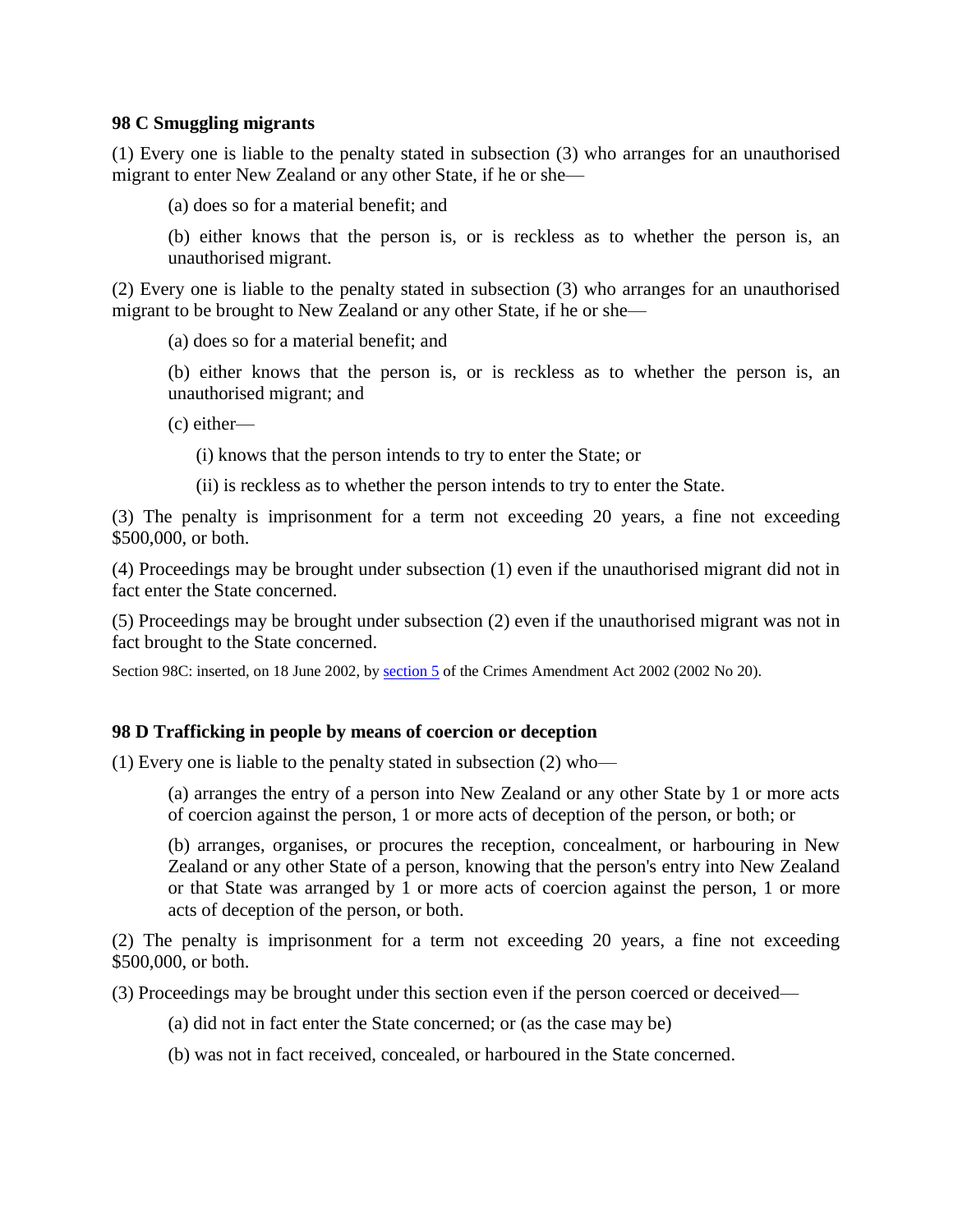(4) Proceedings may be brought under this section even if parts of the process by which the person coerced or deceived was brought or came to or towards the State concerned were accomplished without an act of coercion or deception.

Section 98D: inserted, on 18 June 2002, by [section 5](http://www.legislation.govt.nz/act/public/1961/0043/latest/link.aspx?id=DLM145431#DLM145431) of the Crimes Amendment Act 2002 (2002 No 20).

## **98 E Aggravating factors**

(1) When determining the sentence to be imposed on, or other way of dealing with, a person convicted of an offence against [section 98C](http://www.legislation.govt.nz/act/public/1961/0043/latest/link.aspx?id=DLM328720#DLM328720) or [section 98D,](http://www.legislation.govt.nz/act/public/1961/0043/latest/link.aspx?id=DLM328722#DLM328722) a court must take into account—

(a) whether bodily harm or death (whether to or of a person in respect of whom the offence was committed or some other person) occurred during the commission of the offence:

(b) whether the offence was committed for the benefit of, at the direction of, or in association with, an organised criminal group (within the meaning of section  $98A(2)$ ):

(c) whether a person in respect of whom the offence was committed was subjected to inhuman or degrading treatment as a result of the commission of the offence:

(d) if during the proceedings concerned the person was convicted of the same offence in respect of 2 or more people, the number of people in respect of whom the offence was committed.

(2) When determining the sentence to be imposed on, or other way of dealing with, a person convicted of an offence against [section 98D,](http://www.legislation.govt.nz/act/public/1961/0043/latest/link.aspx?id=DLM328722#DLM328722) a court must also take into account—

(a) whether a person in respect of whom the offence was committed was subjected to exploitation (for example, sexual exploitation, a requirement to undertake forced labour, or the removal of organs) as a result of the commission of the offence:

(b) the age of the person in respect of whom the offence was committed and, in particular, whether the person was under the age of 18 years:

(c) whether the person convicted committed the offence, or took actions that were part of it, for a material benefit.

(3) The examples in paragraph (a) of subsection (2) do not limit the generality of that paragraph.

(4) This section does not limit the matters that a court may take into account when determining the sentence to be imposed on, or other way of dealing with, a person convicted of an offence against [section 98C](http://www.legislation.govt.nz/act/public/1961/0043/latest/link.aspx?id=DLM328720#DLM328720) or [section 98D.](http://www.legislation.govt.nz/act/public/1961/0043/latest/link.aspx?id=DLM328722#DLM328722)

Section 98E: inserted, on 18 June 2002, by [section 5](http://www.legislation.govt.nz/act/public/1961/0043/latest/link.aspx?id=DLM145431#DLM145431) of the Crimes Amendment Act 2002 (2002 No 20).

#### **98 F Attorney-General's consent to prosecutions required**

(1) Proceedings for an offence against [section 98C](http://www.legislation.govt.nz/act/public/1961/0043/latest/link.aspx?id=DLM328720#DLM328720) or [section 98D](http://www.legislation.govt.nz/act/public/1961/0043/latest/link.aspx?id=DLM328722#DLM328722) cannot be brought in a New Zealand court without the Attorney-General's consent.

(2) A person alleged to have committed an offence against [section 98C](http://www.legislation.govt.nz/act/public/1961/0043/latest/link.aspx?id=DLM328720#DLM328720) or [section 98D](http://www.legislation.govt.nz/act/public/1961/0043/latest/link.aspx?id=DLM328722#DLM328722) may be arrested, or a warrant for the person's arrest may be issued and executed, and the person be